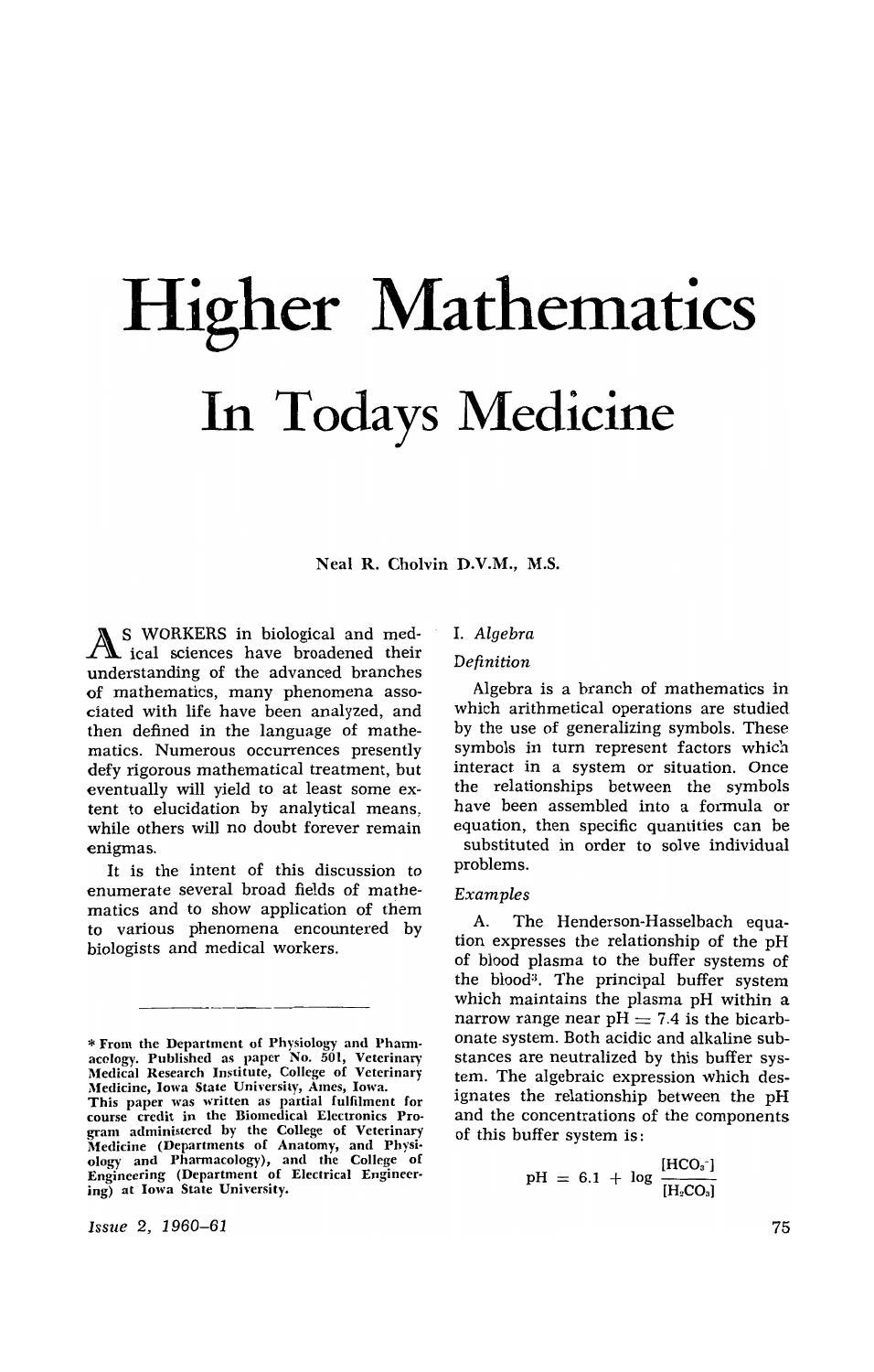where  $[HCO<sub>3</sub>$ ] is the concentration of bicarbonate ion in plasma and  $[H<sub>2</sub>CO<sub>3</sub>]$  is the concentration of carbonic acid in plasma. Figure 1 shows the graphic expression of this equation.



Figure 1

B. The Michaelis-Menten equation<sup>5</sup> relates the reaction velocity of an enzymesubstrate system to the amount of substrate present:

$$
Vi~=~\frac{V_{\scriptscriptstyle m}~[S]}{[S]~+~K_{\scriptscriptstyle m}}
$$

Vi is the initial reaction velocity  $V_m$  is the maximum reaction velocity [8] is the concentration of substrate  $K_m$  is the Michaelis constant

The equation as expressed above is difficult to interpret when represented graphically. Lineweaver and Burk2 recommend transformation into a linear equation as below:

$$
\frac{1}{V_{\rm t}} = \frac{1}{V_{\rm m}} + \frac{K_{\rm m}}{V_{\rm m} \,[S]}
$$

Thus  $1/V_i$  can be plotted versus  $1/S$  to give a straight line relationship. The resulting straight line provides a much simpler means of checking the validity of the theory against laboratory data. Figure 2 shows this relationship in the case where d-serine is acted upon by the hydrase of *Neurospora crassa,* in the presence of the coenzyme pyridoxal phosphate, to form pyruvic acid and ammonia.



#### II. *Trigonometry*

*Definition* 

Trigonometry is a science which deals with the definitions, properties and relations of lengths and angles. It uses the methods of algebra and its principal goal is to give numerical answers.

#### *Examples*

A. The power expended on a treadmill whose platform angle can be varied is expressed by the equation $4$ :

$$
P\ =\ P_o\ +\ P_h
$$

where,

 $P_0$  = power normally expended when walking along level surface

 $P_h$  = power expended in lifting the body vertically

In the case where the treadmill is horizontal, the power expended is expressed as:

$$
P = P_{\circ}
$$

A rough approximation of  $P_0$  can be made, assuming that an average adult man (70 Kg.), while walking on a horizontal surface at a rate of 4 kilometers per hour,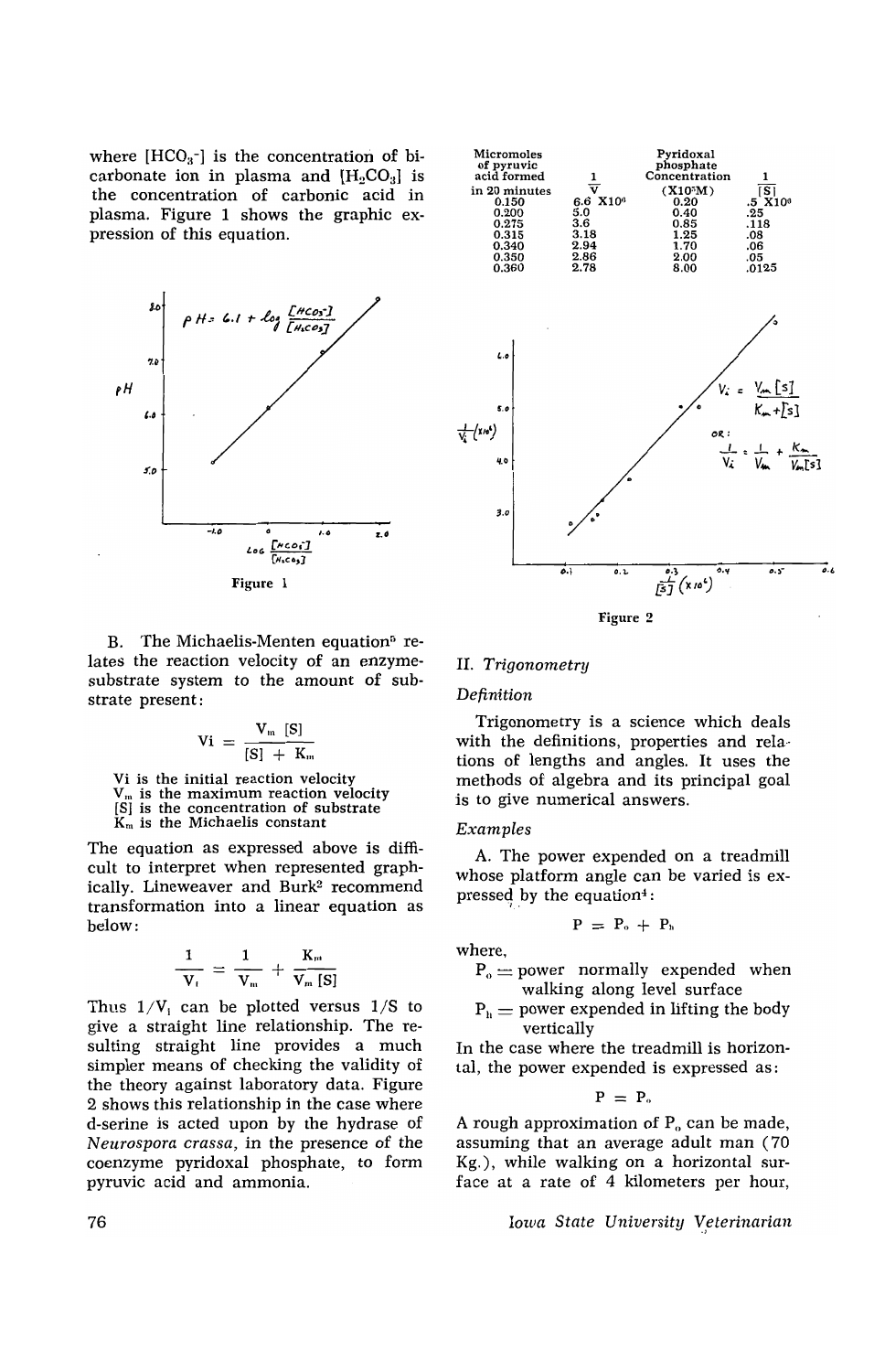would expend energy at the rate of 2400 calories (kilocalories) per day or 100 kilocalories per hour, or 116 watts, or 42.7 kilogram-kilometers per hour. The relations between the above units are as follows:

|  |                                                            | 1 watt $= 1$ joule/second<br>1 kilocalorie $= 4185$ joules |  | 418500 joules |                 |  |  |
|--|------------------------------------------------------------|------------------------------------------------------------|--|---------------|-----------------|--|--|
|  |                                                            | 100 kilocalories/hour $=$<br>$\frac{1}{2}$ = 116 watts     |  |               |                 |  |  |
|  |                                                            |                                                            |  | 3600 seconds  |                 |  |  |
|  |                                                            | 116 joules                                                 |  |               | dyne-kilometers |  |  |
|  | 116 watts $=$ $\frac{\ }{}$ = 116 $\times$ 10 <sup>2</sup> |                                                            |  |               |                 |  |  |
|  |                                                            | sec                                                        |  |               | second          |  |  |
|  |                                                            | $116 \times 10^2 \times 3600$ gram-kilometers              |  |               |                 |  |  |
|  |                                                            |                                                            |  |               |                 |  |  |
|  |                                                            | 980                                                        |  | hour          |                 |  |  |
|  |                                                            | kilogram-kilometers                                        |  |               |                 |  |  |
|  | $= 42.7$                                                   |                                                            |  |               |                 |  |  |
|  |                                                            |                                                            |  |               |                 |  |  |

When the platform is tilted upward, the additional power expended in lifting the body vertically can be expressed as:



where  $W =$  weight of the subject  $V =$  velocity of subject on treadmill  $\phi =$  slope of the treadmill  $\varphi = \text{slope or the treatment}$ <br>V sin  $\varphi = \text{velocity in the vertical direction}$ 

The total power expended when the treadmill is slanted upwards at various angles is indicated in the following table:

|              | platform slope | power    |       |  |
|--------------|----------------|----------|-------|--|
| ø            | sin ø          | kg-km/hr | watts |  |
| 0            | .000           | 42.7     | 116   |  |
| $5^\circ$    | .087           | 66.7     | 181   |  |
| $10^{\circ}$ | .174           | 91.7     | 250   |  |
| $15^\circ$   | .258           | 114.7    | 312   |  |
| $20^{\circ}$ | .342           | 138.7    | 378   |  |
| $25^{\circ}$ | .423           | 160.7    | 438   |  |
| $30^{\circ}$ | .500           | 182.7    | 498   |  |

#### III. *Analytical Geometry*

#### *Definition*

Analytical geometry is the field of mathematics in which the methods of algebra, geometry and trigonometry are utilized to simplify and clarify problems which arise in any of the three respective fields and to portray in accurately plotted coordinates interrelationships among 3 variables.

#### Examples

A. Bacterial growth and destruction can be expressed as a complex curve composed of several phases7. When plotted on a semilog plot (logarithmic for bacterial numbers and linear for time intervals), the following general curve in figure 3 results:

Issue 2, 1960-61



Figure 3

The phases are:

- 1. latent or initial stationary phase
- 2. lag phase
- 3. logarithmic growth phase
- 4. negative acceleration phase
- 5. stationary phase
- 6. accelerated death phase
- 7. logarithmic death phase
- 8. final phase of decline

1. The growth of a bacterial strain in broth culture is shown in the following table.

| log [bacteria/cc] |
|-------------------|
| 6.3               |
| $6.3+$            |
| $6.3 -$<br>ţ,     |
| 6.6               |
| 6.9               |
| 7.2               |
| 7.7               |
| 8.2               |
| 8.4               |
| 8.5               |
| $8.5+$            |
| $8.5+$            |
| 8.6               |
|                   |

These data are plotted on figure 4. The curve which results is S-shaped, or sigmoid. Fortunately, a curve of this shape can be reproduced when the equation,  $log y = tanh x$  is plotted, making allowances for translation of axes and scaling factors. In figure 4 the equation log  $y =$ 7.45  $+$  1.15 tanh (x-4.5) is also plotted.  $\overline{2}$ 

It approximates very closely the experimental data.

77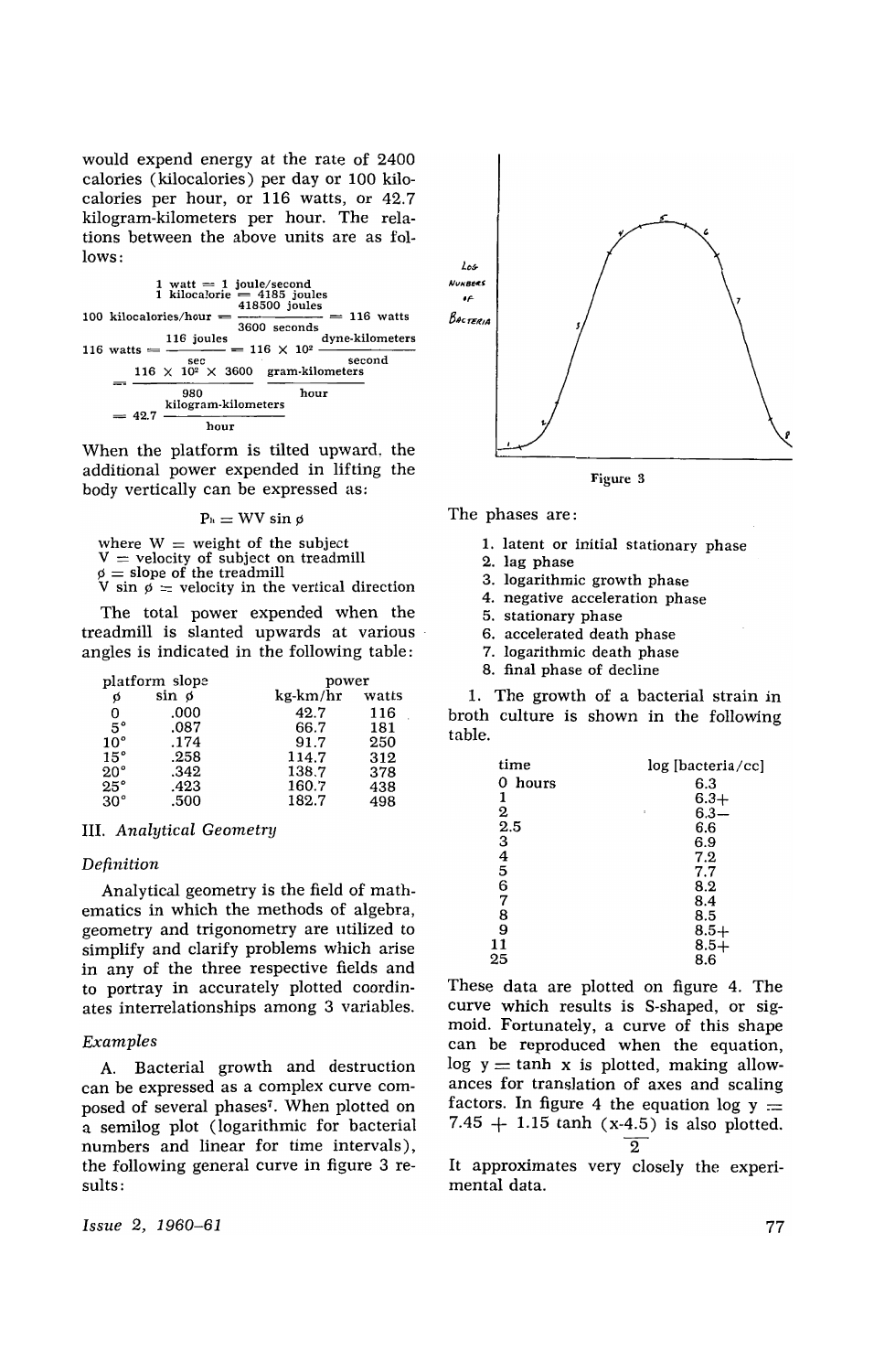

2. Figure 5 illustrates the logarithmic death phase of a culture of bacterial spores. Here the use of a three cycle semilog plot gives a linear representation of the following data; 8

| Mean number of    |              |
|-------------------|--------------|
| Bacteria per drop | Time (hours) |
| 439.0             |              |
| 275.5             | 0.5          |
| 137.5             | 1.25         |
| 46.0              | 2.0          |
| 15.8              | 3.0          |
| 5.45              | 4.1          |
| 3.6               | 5.0          |
| 0.5               | 7.0          |

Appropriate analysis of the analytic geometry of the straight line drawn to fit the data reveals that the mean number y of bacteria per drop is related to the time t (in hours) by the equation  $y = 439e^{-t}$ , where  $e = 2.71828$  is the base of the natural logarithm system.



B. Hill Equation for muscle. When a muscle contracts under a load, the speed or velocity at which it contracts is maximum initially and decreases as the tension on the muscle increases<sup>10</sup>. The following equation accurately portrays the relationship,

$$
(P + a) (v + b) = (P_o + a)_b = k
$$

(a constant)

- where  $P_0$  = initial tension on the muscle<br> $P =$  tension at any time during con
	- $a = a$  constant having the same di-<br>mension as P
	- velocity of contraction  $=$  change in length per unit time  $b = a$  constant having the same di
		- mension as v.

Graphically, the relationship appears as in figure 6. The curve shown is one branch of a hyperbola, and it can be said that contraction velocity decreases hyperbolically with tension in an isotonic contraction. The Hill equation, and its related curve, has been shown to accurately represent the contraction characteristics of nearly all skeletal muscle, regardless of the warm-blooded species.



## IV. *Differential Calculus*

*Definition* 

Differential calculus deals with continually varying quantities, and especially problems which relate the rate of change of one variable with respect to another.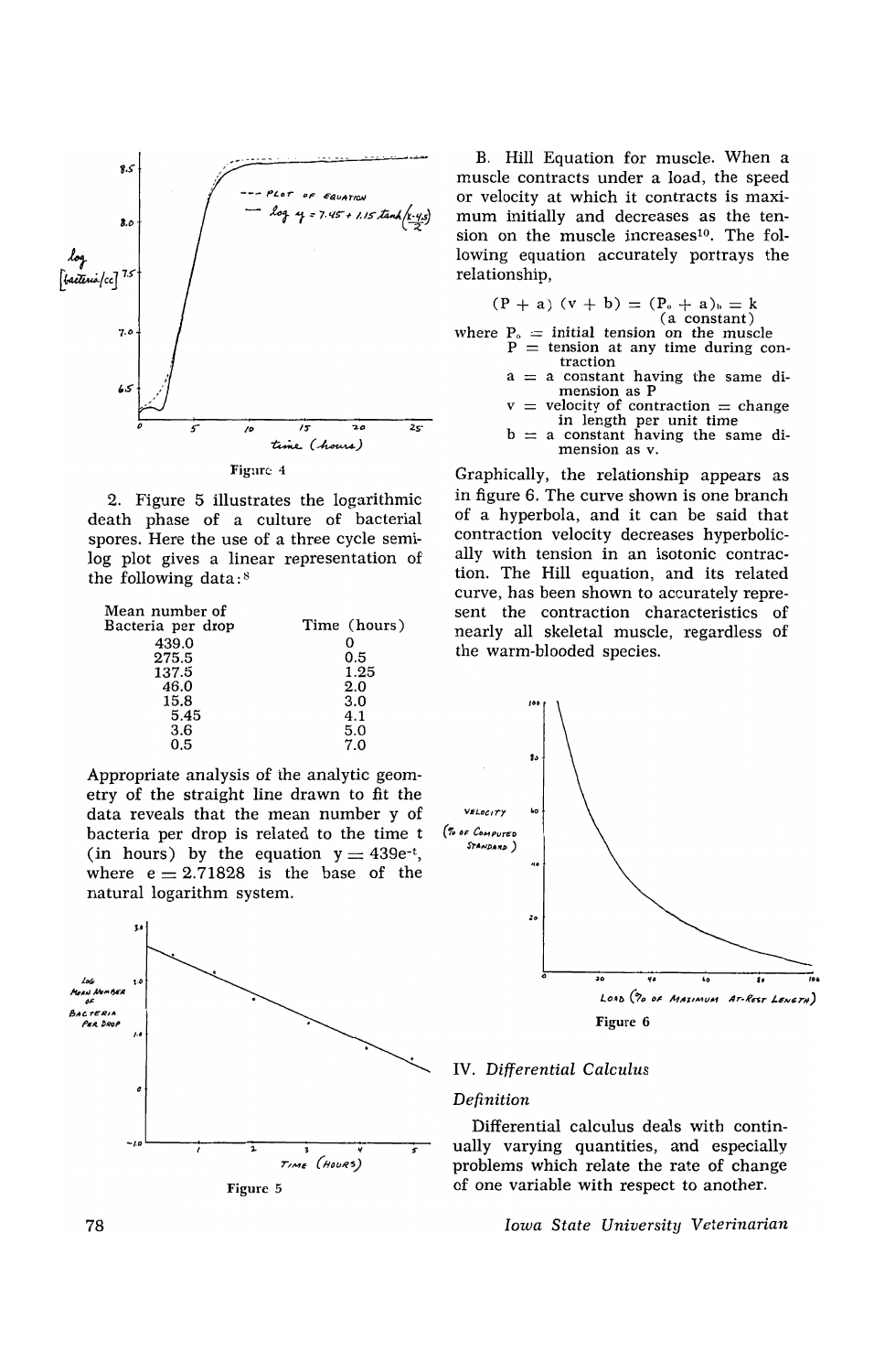#### Examples

A. Body temperature rise in an environment where heat cannot be lost (external temperature near normal body temperature, relative humidity near 100% ).

If an animal, for example a 75 Kg. pig, is placed in the above-specified environment, the time for the body temperature to increase by a given amount can be calculated:

For a 75 Kg. pig the resting metabolic rate r is

 $r = 1.55$  Cal./Kg./hr.

By definition, one Calorie is the amount of heat required to raise the temperature of 1 kilogram of water  $1^\circ$  Centigrade. The body temperature rise per hour, in the environment which prevents heat loss, is calculated as follows:

- If:  $M =$  resting metabolic rate of pig (in Cal./hr.)
	- $dT =$  amount of temperature change
	- $dt =$  time interval for the temperature to rise by the given· amount (dT)
	- $w = weight$  of animal (in kilograms)
	- $c$  = mean effective specific heat of the body tissues  $= 0.85$

then:

$$
\frac{M}{w} = c \frac{dT}{dt}
$$

$$
dT = \frac{M}{cw} dt
$$

For example, to estimate the time interval for the temeprature of a resting 75 Kg. pig to rise by  $5^{\circ}$  C., direct substitution in the formula gives:

$$
(0.85) (5) = 1.55
$$
 dt  
dt = 2.73 hours

Recent laboratory experiments indicate that this prediction is reasonably well confirmed. <sup>6</sup>

## V. *Integral Calculus*

#### *Definition*

Integral calculus is that branch of mathematics which, from the relations among the infinitesimal (s mall ) changes or variations of quantities, de-

*Issue* 2, *1960-61* 

duces relations among the quantities themselves.

#### Examples

A. Cardiac output from a dye dilution curve. In determining the flow rate of blood from the heart, one method involves the use of a known quantity of dye which is rapidly deactivated (i.e., indocyanine green). If the dye is rapidly injected into the right atrium, is allowed to mix with the blood in the lung, and the concentration of dye in the aorta is monitored by photometric means, a curve resembling that in figure 7 is obtained. The solid line indicates the concentration of the dye as sensed by the photosensitive transducer.



The phenomena represented by the curve may be explained as follows: Shortly after the dye is injected it mixes with the blood in the lung, and it is soon found in maximum concentration in the arterial blood. As the heart continues to beat, fresh dye-free blood dilutes the dye in the lung and its concentration decreases. The second peak on the curve results when the arterial blood containing the dye has returned as venous blood to the lung. In analyzing the data, the useful portion of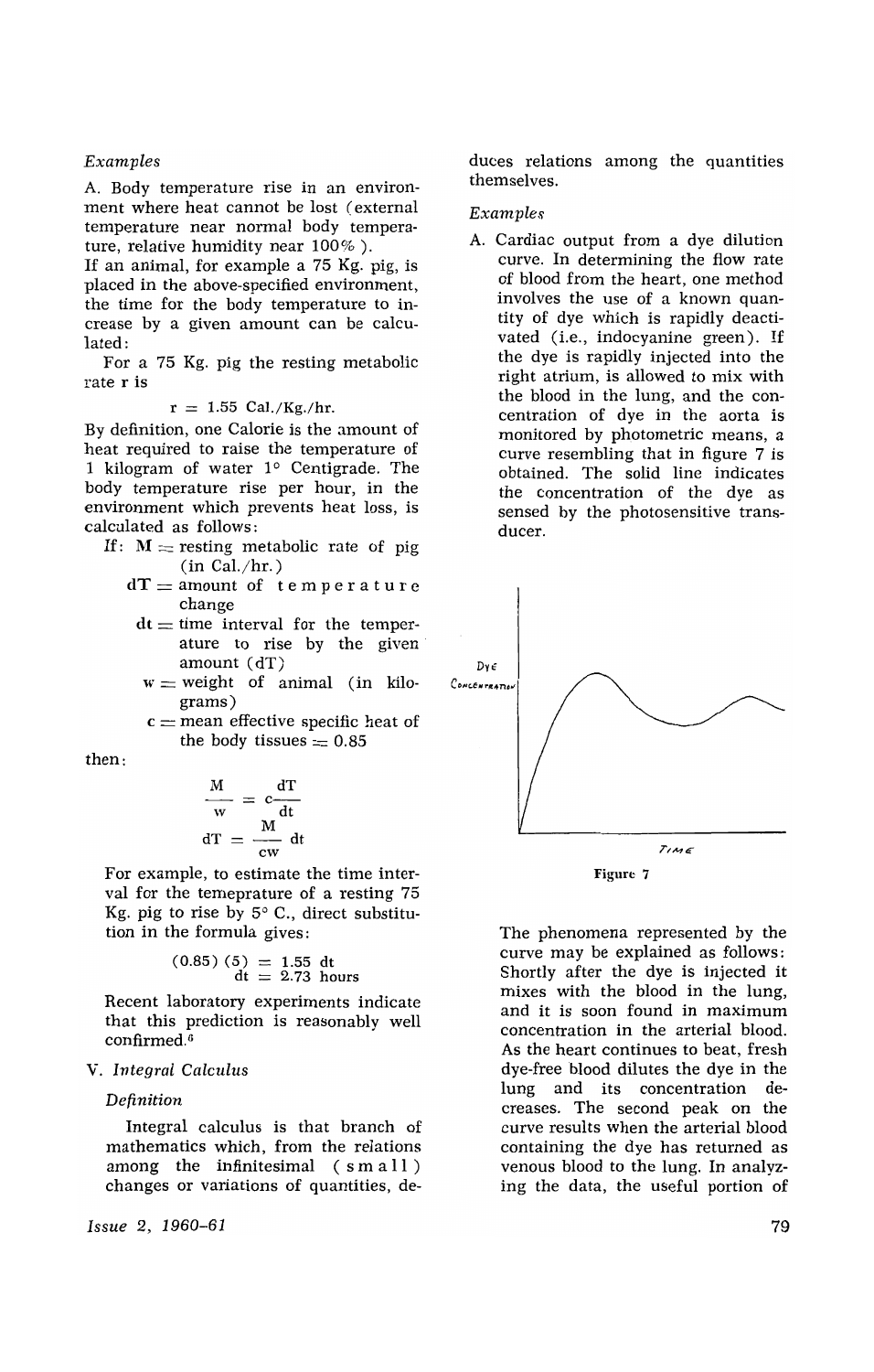the curve is that part showing decline in concentration of the dye following the initial peak. This part is found to be linear on a semilog plot ( as shown in figure Sa and therefore represents a simple exponential decay on the linear plot.



Figure 8a

A dependable value of the initial dye concentration  $C_0$  is easily found by extrapolation to zero time on the semilog plot, as shown by the dashed line. The value of the "time constant" t, for the exponential decay is found by extrapolating, on the linear plot, the initial slope of the curve, as shown by the dashed line in figure Sb.



The decrease in dye concentration is expressed in mg./ml./minute. and is taken from the linear portion of the curve. It is designated as:

$$
\int\limits_0^t\hspace{-0.05cm}C_o(t)dt
$$

and equals Ct where C is the average concentration of the dye during the first circulation.

The flow rate, or cardiac output, is calculated from the equation:<sup>9</sup>

$$
F = \frac{Q}{C_t} = \frac{Q}{C_t} = \frac{mg}{mg/liter/min} = \frac{liters}{min.}
$$

where  $F = flow$  rate

 $C =$ 

 $Q =$  quantity of dye injected

The equation representing the concentration C of dye in the aortic blood following the initial peak is:

$$
\int_{C_0}^{C} \left(\frac{F}{V}\right)_t
$$

where  $V =$  the volume of the<br>m i x i n g chamber  $m i x i n g$ (lung capillaries)

- $F =$  the blood flow rate
- $e = 2.71828 = t h e$  base of natural log a rithms.

Integrating this equation with respect to time t gives:

to time t gives:  
\n
$$
\int_{0}^{\infty} \frac{-\left(\frac{F}{V}\right)t}{0} dt
$$
\n
$$
= \left(\frac{V}{F}\right) C_0
$$

Now, the product  $VC_0$  is equal to the total quantity Q of dye injected, and the integral

 $\tilde{C}$  dt is equal to the total area A under

the idealized exponential-decay curve (figure Sb), i.e.,

$$
VC_{\circ} = Q
$$

$$
\int_{\circ}^{\infty} C dt = A
$$

But the result of the above integration indicates that:

*(Cont. on page 82)*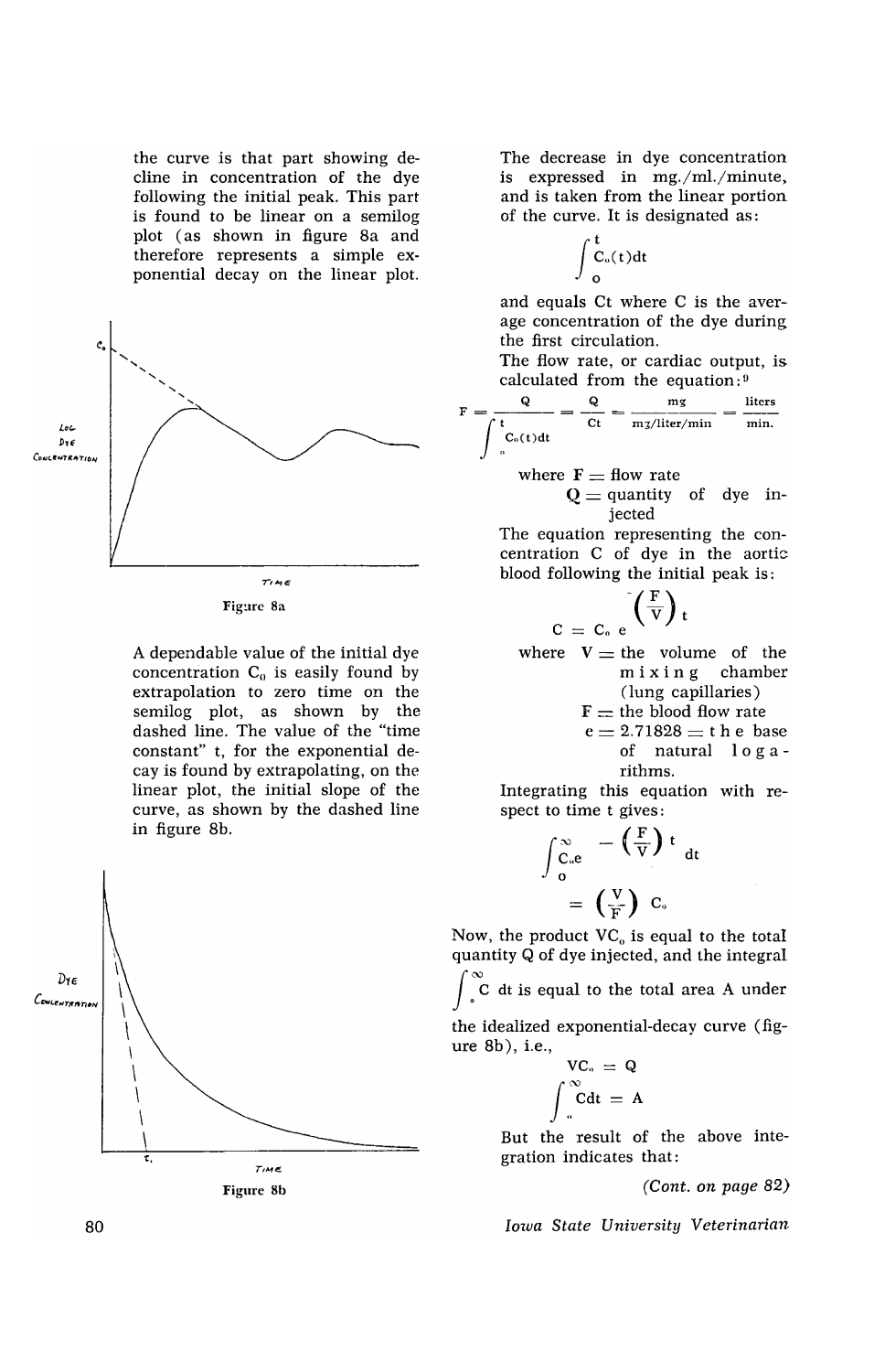$$
A\,=\,\frac{Q}{F}
$$

Consequently the simple equation,

 $F = \frac{Q}{A}$  gives the blood flow rate F

(in liters per minute) in terms of the total quantity Q (in milligrams) of dye injected and to the area A (mg.-minutes/liter) under the idealized curve representing the concentration C (in mg./liter) in the aortic blood as a function of time t (in minutes).

B. Electronic integrator for use in calculating hormone feedback. In an analog computer, integration is accomplished rapidly and with precision limited only by the tolerance of its components. The basic integrating unit is an operational amplifier with specific coupling impedances, as shown in figure 9.



Any voltage fed into this unit will be integrated with respect to time. A specific voltage input  $V_{in}$  is used to represent experimental data, the output voltage  $V_{out}$  will be related to it in the following way;

$$
V_{\text{out}} = \frac{1}{RC} \int_{0}^{t} V_{\text{in}} dt
$$

This may be verified as follows:

The charge Q across a capacitance C is expressed as  $Q = CV$  where V is the voltage across it. When it discharges, the current i that flows is

 $i = \frac{dQ}{dt} = \frac{(\text{change in charge})}{(\text{change in time})}$  and

is in turn equal to C  $(dV)$  where

dV is the change in voltage. Rearranging the equation:

$$
i\ =\ C\ \frac{dV}{dt}
$$

to read:

$$
dV\,=\,\frac{i}{C}\,\,dV
$$

and integrating, gives:

$$
V = \frac{1}{C} \int_{0}^{t} i \, dt
$$

The high gain amplifier with its feedback capacitor always acts to maintain its input voltage near zero. Writing the circuit equations for the system shown in figure 9 gives:

$$
\frac{V_{\text{in}}}{R} = -C \frac{dV_{\text{out}}}{dt}
$$

This is equivalent to stating that;

$$
V_{\text{out}}\,=\,-\,\,\frac{1}{RC}\,\,\int_{\,\,\raisebox{1pt}{\tiny o}}^{\,t} V_{\text{in}}\,\,dt
$$

Integrating amplifiers of the type shown in fig. 9 are widely used in groups to solve systems of differential equations, which are frequently necessary for adequate description of physiological phenomena. Bibliography

- 1. Crisman, J. M., and Fuhrman, F. A. Distribution of fluorescein after intravenous injection. Jour. of Clin. Invest. 26:259- 267, 1947.
- 2. Fruton, J. S., and Simmonds, S. General Biochemistry. 2nd edition. pp. 256-259. New York, N. Y., John Wiley and Sons, Inc. 1959.
- 3. Guyton, A. C. Textbook of Medical Physiology. p. 351. Philadelphia, Pa., W. B. Saunders Company. 1956.
- 4. Hauseman, E., and Slack, E. P. Physics. 2nd edition. p. 145. New York, N. Y., D. Van Nostrand. 1939.
- 5. Hawk, P. B., Oser, B. L., and Summerson, W. H. Practical Physiological Chemistry. 13th edition. p. 314. New York, N. Y., The Blakiston Company, Inc. 1954.
- 6. Juszkiewicz, T. 1960, unpublished data. Department of Physiology and Pharmacology,, College of Veterinary Medicine, Iowa State University, Ames, Iowa.

(Con't. on page 1J5)